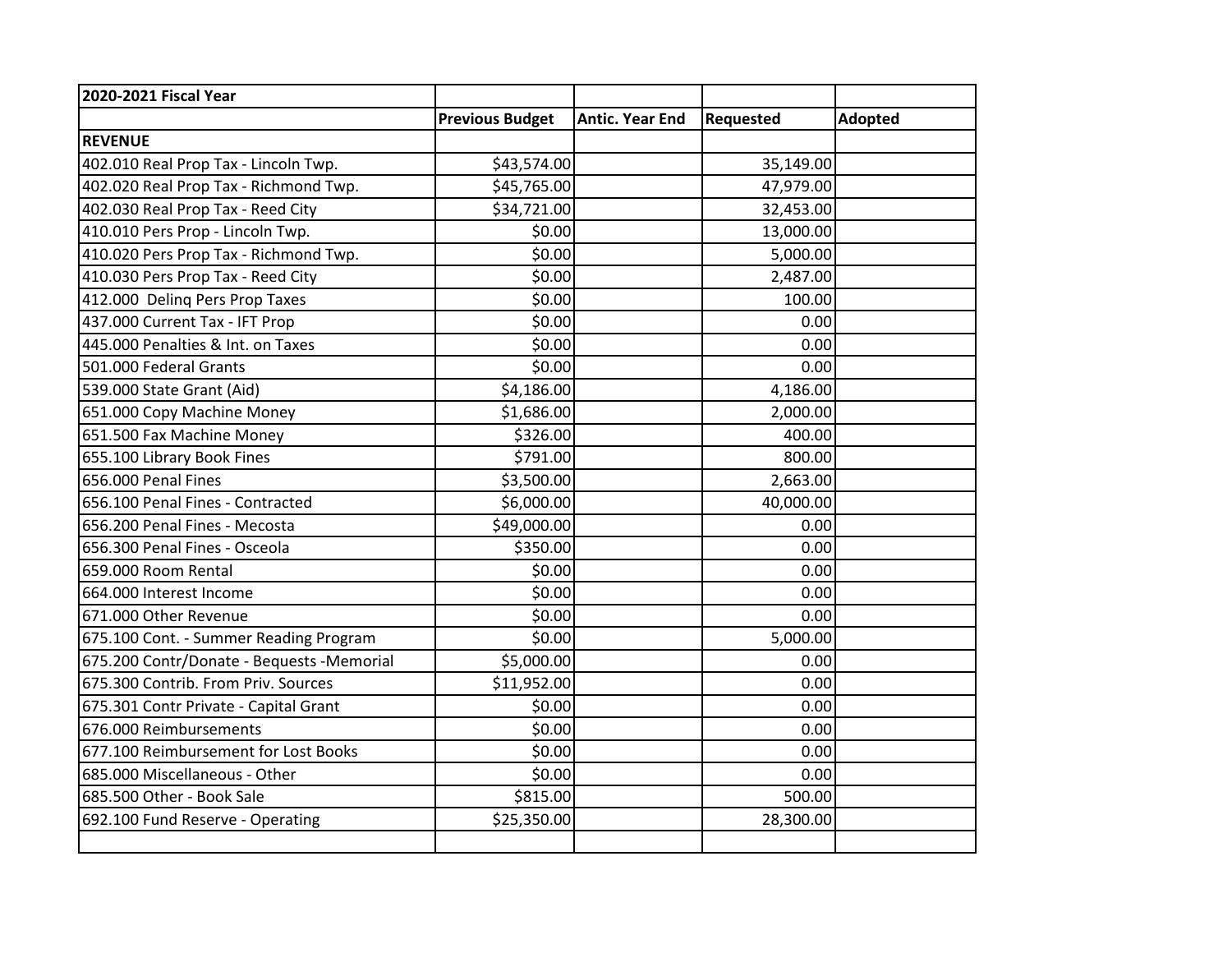| <b>Total</b>                              | \$233,016.00 | 220,017.00  |  |
|-------------------------------------------|--------------|-------------|--|
|                                           |              |             |  |
|                                           |              |             |  |
| <b>EXPENSES</b>                           |              |             |  |
| 702.000 Salaries & Wages                  | \$85,000.00  | \$65,300.00 |  |
| 715.000 Social Security                   | \$6,500.00   | \$7,000.00  |  |
| 721.000 Worker's Comp                     | \$370.00     | \$370.00    |  |
| 726.000 Unemployment                      | \$500.00     | \$630.00    |  |
| 740.100 Books                             | \$17,000.00  | \$12,319.00 |  |
| 740.101 Books/Bequests & Memorials        | \$0.00       | \$2,400.00  |  |
| 740.200 Audio/Visual                      | \$651.00     | \$0.00      |  |
| 740.300 Summer Reading                    | \$1,218.00   | \$5,000.00  |  |
| 740.400 Magazines                         | \$1,190.00   | \$1,000.00  |  |
| 740.500 Newspapers                        | \$606.00     | \$697.00    |  |
| 751.000 Office Supplies                   | \$2,500.00   | \$2,500.00  |  |
| 752.000 Operating Supllies                | \$5,000.00   | \$3,500.00  |  |
| 801.000 Proffessional Services            | \$4,776.00   | \$5,031.00  |  |
| 802.000 Legal Fees                        | \$610.00     | \$100.00    |  |
| 804.000 Janitorial Services               | \$4,800.00   | \$6,579.00  |  |
| 806.000 Bank Charges                      | \$50.00      | \$24.00     |  |
| 808.000 Independent Audit                 | \$3,250.00   | \$3,250.00  |  |
| 818.000 Contractual Services              | \$4,100.00   | \$5,539.00  |  |
| 850.000 Telephone                         | \$1,000.00   | \$1,120.00  |  |
| 851.000 Postage                           | \$206.00     | \$250.00    |  |
| 852.000 Internet Service                  | \$2,006.00   | \$1,500.00  |  |
| 860.000 Transportation/Lodging            | \$0.00       | \$1,500.00  |  |
| 900.000 Printing & Publishing             | \$2,695.00   | \$0.00      |  |
| 907.000 Advertising                       | \$200.00     | \$0.00      |  |
| 915.000 Membership and Dues               | \$3,689.00   | \$4,200.00  |  |
| 918.000 Utilities - Water                 | \$420.00     | \$350.00    |  |
| 920.000 Utilities - Electric              | \$3,165.00   | \$3,200.00  |  |
| 921.000 Utilites - Heat                   | \$1,409.00   | \$3,000.00  |  |
| 930.000 Land & Building Repairs           | \$4,000.00   | \$1,000.00  |  |
| 930.100 Repairs & Maint. For Copy Machine | \$0.00       | \$0.00      |  |